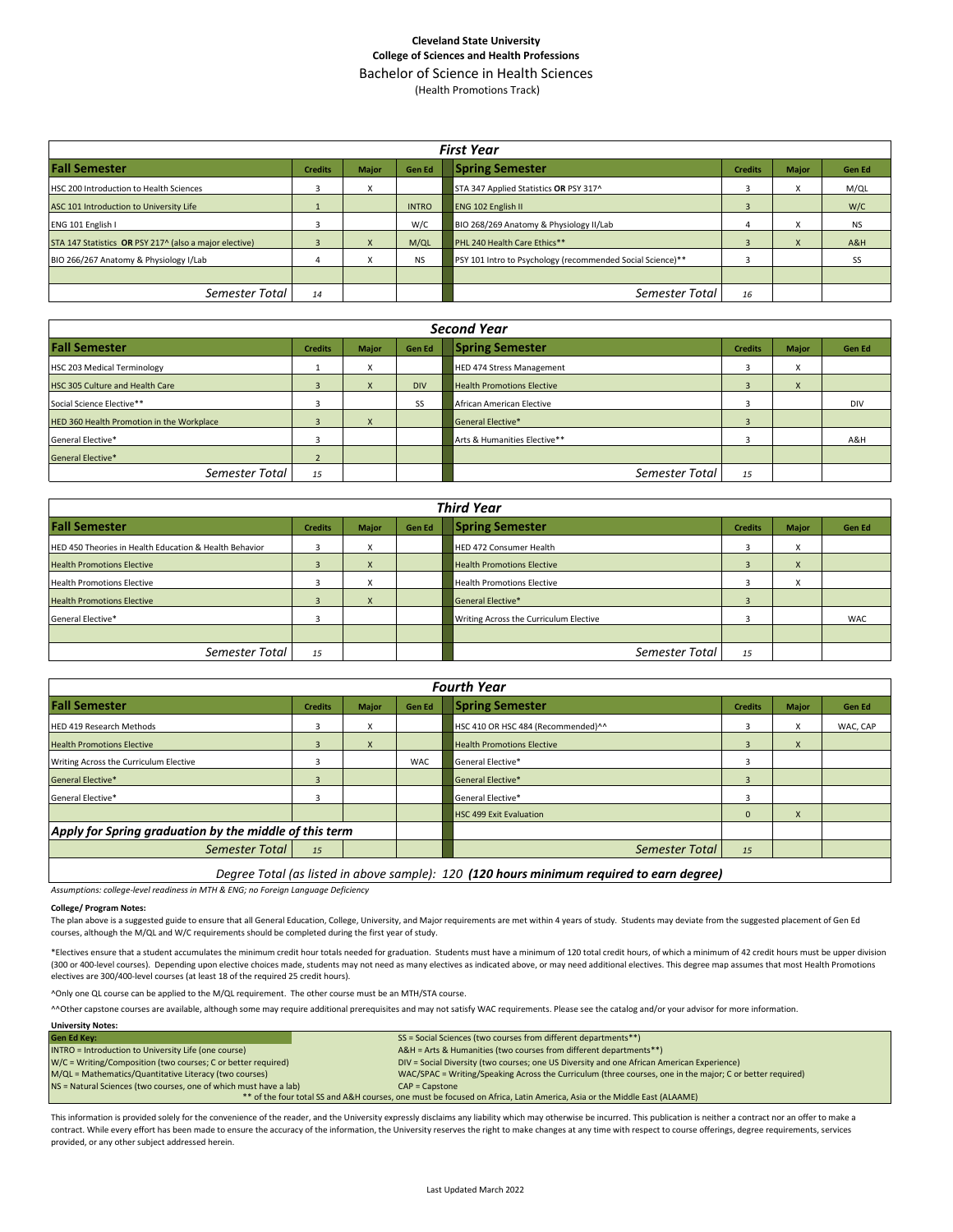## **Cleveland State University College of Sciences and Health Professions** Bachelor of Science in Health Sciences (General Interest Track)

**Fall Semester Credits Major Gen Ed Spring Semester Credits Major Gen Ed** HSC 200 Introduction to Health Sciences **1996 1999 12: A** African American Elective **3** 3 DIN ASC 101 Introduction to University Life 1 | 1 | INTRO ENG 102 English II 3 | W/C ENG 101 English I 3 W/C STA 347 Applied Statistics (Recommended) **OR** PSY 317^ 3 M/QL STA 147 Statistical Concepts **OR** PSY 217^ 3 X M/QL PHL 240 Health Care Ethics\*\* 3 X 3 X A&H General Interest Science Elective<sup>+</sup> 4 X NS General Interest Science Elective<sup>+</sup> 4 X NS *Semester Total <sup>14</sup> Semester Total <sup>16</sup> First Year*

| <b>Second Year</b>                          |                |              |               |                                             |                |              |               |  |  |  |  |
|---------------------------------------------|----------------|--------------|---------------|---------------------------------------------|----------------|--------------|---------------|--|--|--|--|
| <b>Fall Semester</b>                        | <b>Credits</b> | <b>Major</b> | <b>Gen Ed</b> | <b>Spring Semester</b>                      | <b>Credits</b> | Major        | <b>Gen Ed</b> |  |  |  |  |
| General Interest Science Electivel          |                | $\lambda$    |               | General Interest Social Science Electivel** | C              | ⋏            | SS            |  |  |  |  |
| HSC 305 Culture and Health Care             |                | X            | <b>DIV</b>    | General Interest Science Electivel          | 4              | X            |               |  |  |  |  |
| General Interest Social Science Electivel** |                | X            | SS            | Area of Emphasis Electivel                  |                | $\cdot$<br>л |               |  |  |  |  |
| Arts & Humanities Elective**                |                |              | A&H           | <b>General Elective*</b>                    | 3              |              |               |  |  |  |  |
| <b>General Elective*</b>                    |                |              |               | General Elective*                           |                |              |               |  |  |  |  |
| <b>HSC 203 Medical Terminology</b>          |                |              |               |                                             |                |              |               |  |  |  |  |
| Semester Total                              | 15             |              |               | Semester Total                              | 15             |              |               |  |  |  |  |

| <b>Third Year</b>                         |                |              |               |                                           |                |              |            |  |  |  |  |
|-------------------------------------------|----------------|--------------|---------------|-------------------------------------------|----------------|--------------|------------|--|--|--|--|
| <b>Fall Semester</b>                      | <b>Credits</b> | <b>Major</b> | <b>Gen Ed</b> | <b>Spring Semester</b>                    | <b>Credits</b> | <b>Major</b> | Gen Ed     |  |  |  |  |
| General Interest Social Science Electivel |                | x            |               | General Interest Social Science Electivel |                | x            |            |  |  |  |  |
| Area of Emphasis Electivel                |                | X            |               | Area of Emphasis Electivel                | $\overline{3}$ | X            |            |  |  |  |  |
| Area of Emphasis Electivel                |                | x            |               | Writing Across the Curriculum Elective    |                |              | <b>WAC</b> |  |  |  |  |
| Writing Across the Curriculum Elective    |                |              | <b>WAC</b>    | <b>General Elective*</b>                  |                |              |            |  |  |  |  |
| General Elective*                         |                |              |               | General Elective*                         |                |              |            |  |  |  |  |
|                                           |                |              |               |                                           |                |              |            |  |  |  |  |
| Semester Total                            | 15             |              |               | Semester Total                            | 15             |              |            |  |  |  |  |

| <b>Fourth Year</b>                                     |                |              |               |                                    |                     |       |               |  |  |  |  |
|--------------------------------------------------------|----------------|--------------|---------------|------------------------------------|---------------------|-------|---------------|--|--|--|--|
| <b>Fall Semester</b>                                   | <b>Credits</b> | <b>Major</b> | <b>Gen Ed</b> | <b>Spring Semester</b>             | <b>Credits</b>      | Major | <b>Gen Ed</b> |  |  |  |  |
| Area of Emphasis Electivel                             |                | x            |               | HSC 410 OR HSC 484 (Recommended)^^ | 3                   | x     | WAC, CAP      |  |  |  |  |
| <b>General Elective*</b>                               | з              |              |               | Area of Emphasis Electivel         | 3                   | X     |               |  |  |  |  |
| General Elective*                                      |                |              |               | General Elective*                  | $\overline{ }$<br>đ |       |               |  |  |  |  |
| General Elective*                                      |                |              |               | General Elective*                  | $\overline{3}$      |       |               |  |  |  |  |
| General Elective*                                      |                |              |               | General Elective*                  | $\overline{ }$<br>3 |       |               |  |  |  |  |
|                                                        |                |              |               | <b>HSC 499 Exit Evaluation</b>     | $\mathbf 0$         | X     |               |  |  |  |  |
| Apply for Spring graduation by the middle of this term |                |              |               |                                    |                     |       |               |  |  |  |  |
| Semester Total                                         | 15             |              |               | Semester Total                     | 15                  |       |               |  |  |  |  |
|                                                        |                |              |               |                                    |                     |       |               |  |  |  |  |

*Degree Total (as listed in above sample): 120 (120 hours minimum required to earn degree)*

*Assumptions: college-level readiness in MTH & ENG; no Foreign Language Deficiency*

#### **College/ Program Notes:**

**University Notes:**

The plan above is a suggested guide to ensure that all General Education, College, University, and Major requirements are met within 4 years of study. Students may deviate from the suggested placement of Gen Ed courses, although the M/QL and W/C requirements should be completed during the first year of study.

\*Electives ensure that a student accumulates the minimum credit hour totals needed for graduation. Students must have a **minimum of 120 total credit hours**, of which a **minimum of 42 credit hours** must be upper division (300 or 400-level courses). Depending upon elective choices made, students may not need as many electives as indicated above, or may need additional electives. This degree map assumes that most Area of Emphasis electives are 300/400-level courses.

^Only one QL course can be applied to the M/QL requirement. The other course must be a MTH/STA course.

^^Other capstone courses are available, although some may require additional prerequisites and may not satisfy WAC requirements. Please see the catalog and/or your advisor for more information.

ƗGeneral Interest track requires 16 hours of Science, 12 hours of Social Science, and 20 hours of Area of Emphasis electives (minimum)

| <b>Gen Ed Key:</b>                                                                                                      | SS = Social Sciences (two courses from different departments**)                                           |  |  |  |  |  |  |  |
|-------------------------------------------------------------------------------------------------------------------------|-----------------------------------------------------------------------------------------------------------|--|--|--|--|--|--|--|
| INTRO = Introduction to University Life (one course)                                                                    | A&H = Arts & Humanities (two courses from different departments**)                                        |  |  |  |  |  |  |  |
| W/C = Writing/Composition (two courses; C or better required)                                                           | DIV = Social Diversity (two courses; one US Diversity and one African American Experience)                |  |  |  |  |  |  |  |
| M/QL = Mathematics/Quantitative Literacy (two courses)                                                                  | WAC/SPAC = Writing/Speaking Across the Curriculum (three courses, one in the major; C or better required) |  |  |  |  |  |  |  |
| NS = Natural Sciences (two courses, one of which must have a lab)                                                       | $CAP = \text{Capstone}$                                                                                   |  |  |  |  |  |  |  |
| ** of the four total SS and A&H courses, one must be focused on Africa, Latin America, Asia or the Middle East (ALAAME) |                                                                                                           |  |  |  |  |  |  |  |
|                                                                                                                         |                                                                                                           |  |  |  |  |  |  |  |

This information is provided solely for the convenience of the reader, and the University expressly disclaims any liability which may otherwise be incurred. This publication is neither a contract nor an offer to make a contract. While every effort has been made to ensure the accuracy of the information, the University reserves the right to make changes at any time with respect to course offerings, degree requirements, services provided, or any other subject addressed herein.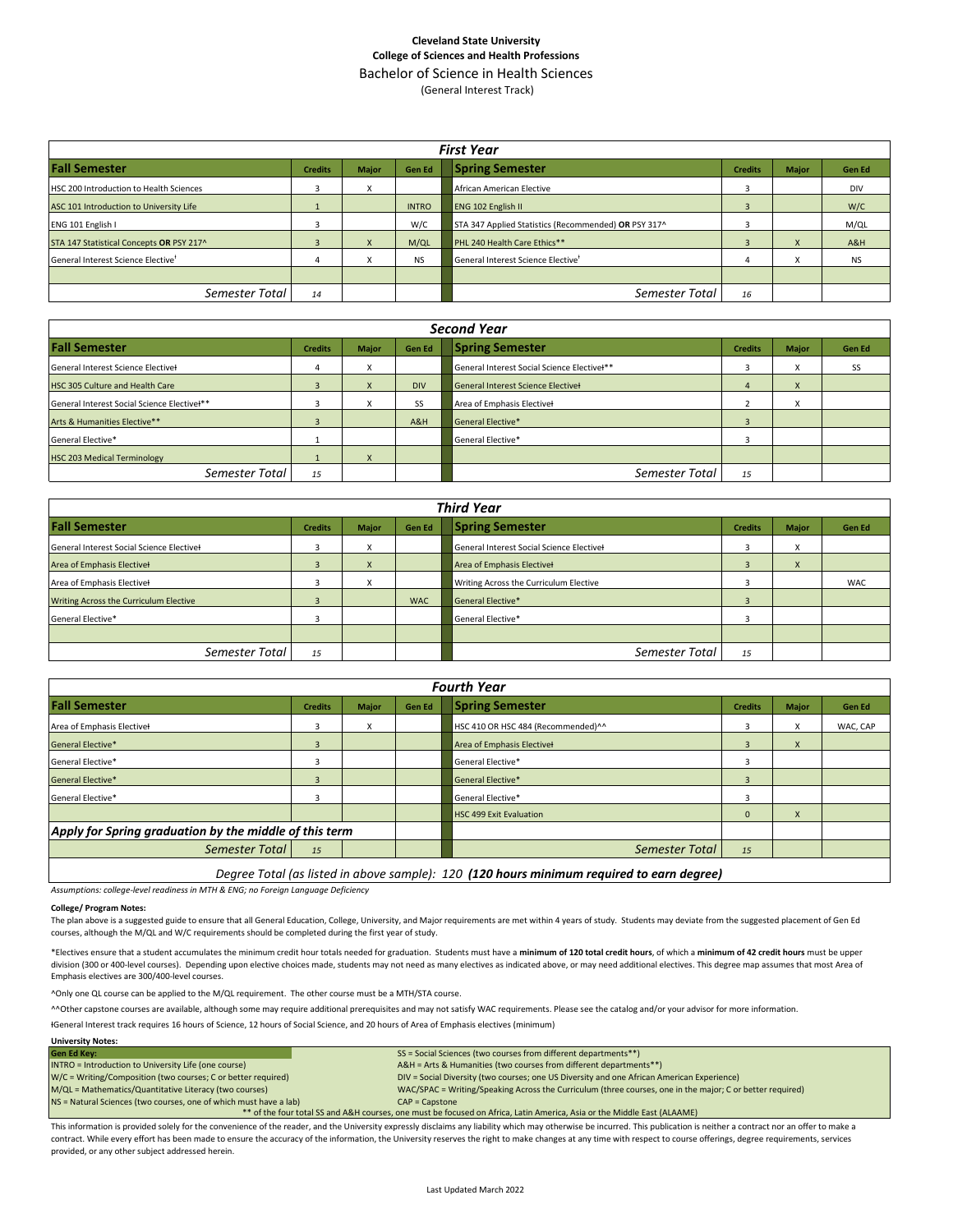### **Cleveland State University College of Sciences and Health Professions** Bachelor of Science in Health Sciences

(Pre-Occupational Therapy Track)

| <b>First Year</b>                                      |                |                                        |              |                                        |                |                        |               |  |  |  |  |
|--------------------------------------------------------|----------------|----------------------------------------|--------------|----------------------------------------|----------------|------------------------|---------------|--|--|--|--|
| <b>Fall Semester</b>                                   | <b>Credits</b> | Major                                  | Gen Ed       | <b>Spring Semester</b>                 | <b>Credits</b> | Major                  | <b>Gen Ed</b> |  |  |  |  |
| BIO 100 The Living World (recommended)                 |                |                                        | <b>NS</b>    | <b>HSC 203 Medical Terminology</b>     |                |                        |               |  |  |  |  |
| ASC 101 Introduction to University Life                |                |                                        | <b>INTRO</b> | <b>ENG 102 English II</b>              |                |                        | W/C           |  |  |  |  |
| ENG 101 English I                                      |                |                                        | W/C          | BIO 200/201 Introductory Biology/Lab   |                | $\lambda$              | <b>NS</b>     |  |  |  |  |
| STA 147 Statistics OR PSY 217^ (also a major elective) |                |                                        | M/QL         | STA 347 Applied Statistics OR PSY 317^ |                | $\boldsymbol{\lambda}$ | M/QL          |  |  |  |  |
| <b>HSC 200 Introduction to Health Sciences</b>         |                | X                                      |              | Arts & Humanities Elective**           |                |                        | A&H           |  |  |  |  |
| PSY 101 Intro to Psychology**                          |                | $\overline{\mathbf{v}}$<br>$\mathbf x$ | <b>SS</b>    |                                        |                |                        |               |  |  |  |  |
| Semester Total                                         | 16             |                                        |              | Semester Total                         | 14             |                        |               |  |  |  |  |

| <b>Second Year</b>              |                |              |            |                                        |                |                        |               |  |  |  |  |
|---------------------------------|----------------|--------------|------------|----------------------------------------|----------------|------------------------|---------------|--|--|--|--|
| <b>Fall Semester</b>            | <b>Credits</b> | <b>Major</b> | Gen Ed     | <b>Spring Semester</b>                 | <b>Credits</b> | Major                  | <b>Gen Ed</b> |  |  |  |  |
| PSY 345 Abnormal Psychology     | 3              | v            |            | PSY 223 Lifespan Development           |                | $\lambda$<br>$\lambda$ |               |  |  |  |  |
| HSC 305 Culture and Health Care |                | $\mathbf{A}$ | <b>DIV</b> | Writing Across the Curriculum Elective |                |                        | <b>WAC</b>    |  |  |  |  |
| African American Elective       | 3              |              | <b>DIV</b> | General Elective*                      |                |                        |               |  |  |  |  |
| PHL 240 Health Care Ethics**    |                |              | A&H        | General Elective*                      |                |                        |               |  |  |  |  |
| Social Science Elective**       |                |              | SS         | General Elective*                      |                |                        |               |  |  |  |  |
|                                 |                |              |            |                                        |                |                        |               |  |  |  |  |
| Semester Total                  | 15             |              |            | Semester Total                         | 15             |                        |               |  |  |  |  |

| <b>Third Year</b>                                    |                |              |               |                                         |                |              |               |  |  |  |  |
|------------------------------------------------------|----------------|--------------|---------------|-----------------------------------------|----------------|--------------|---------------|--|--|--|--|
| <b>Fall Semester</b>                                 | <b>Credits</b> | <b>Major</b> | <b>Gen Ed</b> | <b>Spring Semester</b>                  | <b>Credits</b> | <b>Major</b> | <b>Gen Ed</b> |  |  |  |  |
| HSC 422/450 Physiology for the Clinical Sciences/Lab |                | x            |               | <b>HSC 381 Pathology</b>                |                | $\lambda$    |               |  |  |  |  |
| Pre-OT Area of Emphasis Elective                     |                | X            |               | Writing Across the Curriculum Elective  |                |              | <b>WAC</b>    |  |  |  |  |
| Pre-OT Area of Emphasis Elective                     |                |              |               | Pre-OT Area of Emphasis Elective        |                |              |               |  |  |  |  |
| General Elective*                                    |                |              |               | <b>Pre-OT Area of Emphasis Elective</b> |                |              |               |  |  |  |  |
| General Elective*                                    |                |              |               | General Elective*                       |                |              |               |  |  |  |  |
|                                                      |                |              |               |                                         |                |              |               |  |  |  |  |
| Semester Total                                       | 15             |              |               | Semester Total                          | 16             |              |               |  |  |  |  |

| <b>Fourth Year</b>                                                                        |                |              |               |                                      |                |              |               |
|-------------------------------------------------------------------------------------------|----------------|--------------|---------------|--------------------------------------|----------------|--------------|---------------|
| <b>Fall Semester</b>                                                                      | <b>Credits</b> | <b>Maior</b> | <b>Gen Ed</b> | <b>Spring Semester</b>               | <b>Credits</b> | <b>Major</b> | <b>Gen Ed</b> |
| HSC 475/457 Human Gross Anatomy/Lab                                                       | 6              | x            |               | HSC 410 OR HSC 484 (recommended)^^   |                |              | WAC, CAP      |
| <b>General Elective*</b>                                                                  | $\overline{3}$ |              |               | HSC 476/478 Neuroscience Systems/Lab |                | X            |               |
| General Elective*                                                                         |                |              |               | HSC 499 Exit Evaluation              | $\Omega$       | ж            |               |
| <b>General Elective*</b>                                                                  | 3              |              |               | <b>General Elective*</b>             |                |              |               |
|                                                                                           |                |              |               | General Elective*                    |                |              |               |
| Apply for Spring graduation by the middle of this term                                    |                |              |               |                                      |                |              |               |
| Semester Total                                                                            | 15             |              |               | Semester Total                       | 14             |              |               |
| Degree Total (as listed in above sample): 120 (120 hours minimum required to earn degree) |                |              |               |                                      |                |              |               |

*Assumptions: college-level readiness in MTH & ENG; no Foreign Language Deficiency. Mimimum 24 ACT/1180 SAT (or acceptance into CSU Honors/Scholars) required for entry into the Pre-Occupational Therapy track.*

#### **College/ Program Notes:**

The plan above is a suggested guide to ensure that all General Education, College, University, and Major requirements are met within 4 years of study. Students may deviate from the suggested placement of Gen Ed courses, although the M/QL and W/C requirements should be completed during the first year of study.

\*Electives ensure that a student accumulates the minimum credit hour totals needed for graduation. Students must have a **minimum of 120 total credit hours**, of which a **minimum of 42 credit hours** must be upper division (300 or 400-level courses). Depending upon elective choices made, students may not need as many electives as indicated above, or may need additional electives.

^Only one QL course can be applied to the M/QL requirement. The other course must be an MTH/STA course.

^^Other capstone courses are available, although some may require additional prerequisites and may not satisfy WAC requirements. Please see the catalog and/or your advisor for more information.

| SS = Social Sciences (two courses from different departments**)                                                         |
|-------------------------------------------------------------------------------------------------------------------------|
| A&H = Arts & Humanities (two courses from different departments**)                                                      |
| DIV = Social Diversity (two courses; one US Diversity and one African American Experience)                              |
| WAC/SPAC = Writing/Speaking Across the Curriculum (three courses, one in the major; C or better required)               |
|                                                                                                                         |
| ** of the four total SS and A&H courses, one must be focused on Africa, Latin America, Asia or the Middle East (ALAAME) |
|                                                                                                                         |

This information is provided solely for the convenience of the reader, and the University expressly disclaims any liability which may otherwise be incurred. This publication is neither a contract nor an offer to make a contract. While every effort has been made to ensure the accuracy of the information, the University reserves the right to make changes at any time with respect to course offerings, degree requirements, services provided, or any other subject addressed herein.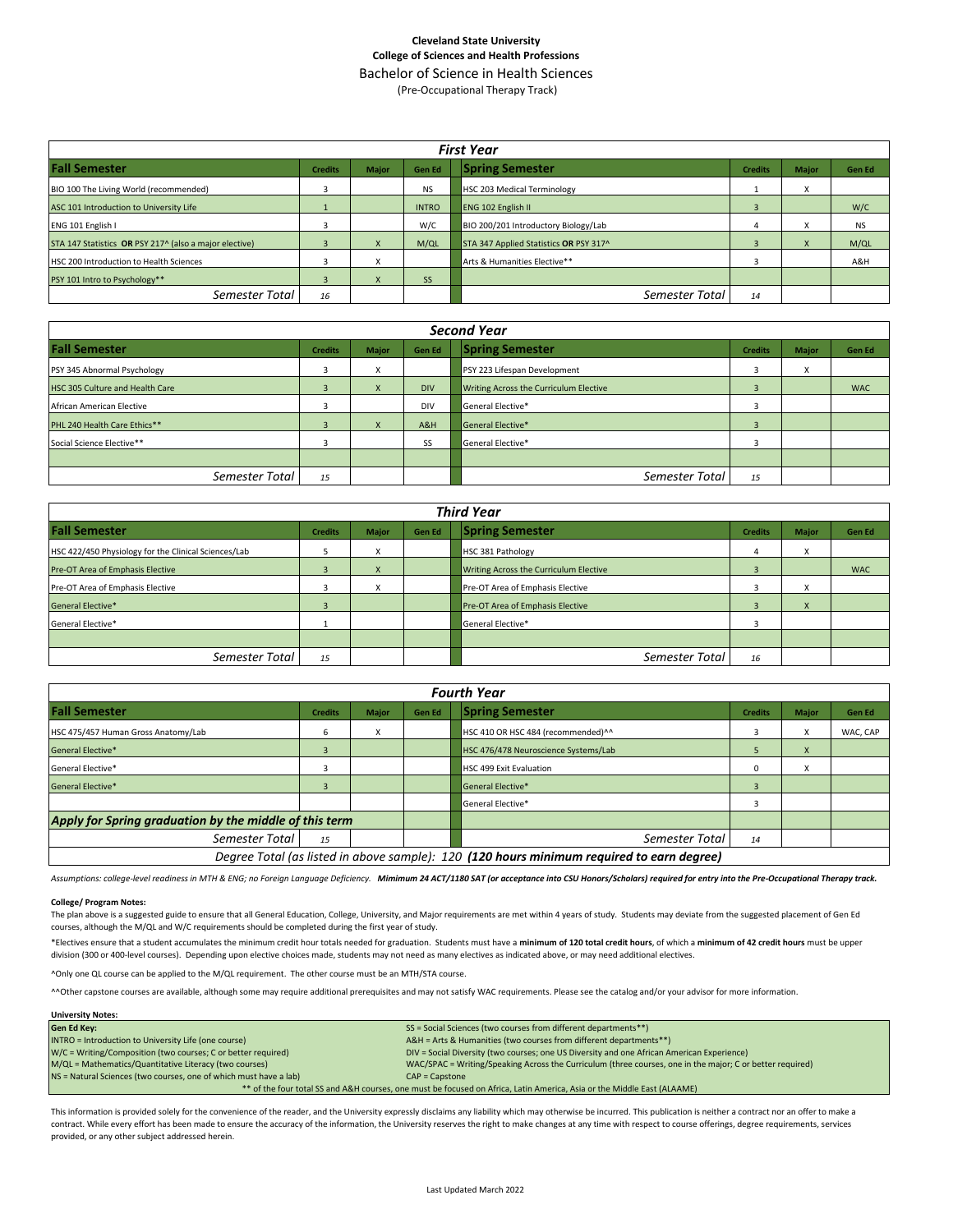## **Cleveland State University College of Sciences and Health Professions** Bachelor of Science in Health Sciences

(Pre-Physical Therapy Track)

| <b>First Year</b>                            |                |              |               |                                         |                |                   |           |
|----------------------------------------------|----------------|--------------|---------------|-----------------------------------------|----------------|-------------------|-----------|
| <b>Fall Semester</b>                         | <b>Credits</b> | <b>Major</b> | <b>Gen Ed</b> | <b>Spring Semester</b>                  | <b>Credits</b> | <b>Major</b>      | Gen Ed    |
| ASC 101 Introduction to University Life      |                |              | <b>INTRO</b>  | HSC 203 Medical Terminology             |                |                   |           |
| ENG 101 English I                            | 3              |              | W/C           | ENG 102 English II                      |                |                   | W/C       |
| STA 147 Statistics OR PSY 217^ (Recommended) | 3              |              | M/QL          | CHM 252/257 College Chemistry II/Lab^^  |                | ж                 | <b>NS</b> |
| PSY 101 Intro to Psychology (Recommended)**  | В              |              | <b>SS</b>     | STA 347 Applied Statistics OR PSY 317^  |                | л                 | M/QL      |
| CHM 251/256 College Chemistry I/Lab^^        |                |              | <b>NS</b>     | HSC 200 Introduction to Health Sciences |                | $\checkmark$<br>ж |           |
|                                              |                |              |               |                                         |                |                   |           |
| Semester Total                               | 14             |              |               | Semester Total                          | 14             |                   |           |

| <b>Second Year</b>                       |                |              |            |                                 |                |              |               |
|------------------------------------------|----------------|--------------|------------|---------------------------------|----------------|--------------|---------------|
| <b>Fall Semester</b>                     | <b>Credits</b> | <b>Major</b> | Gen Ed     | <b>Spring Semester</b>          | <b>Credits</b> | <b>Major</b> | <b>Gen Ed</b> |
| BIO 200/201 Introductory Biology I/Lab^^ | 4              | X            | <b>NS</b>  | PHY 221 College Physics I^^     |                | $\lambda$    | <b>NS</b>     |
| PHL 240 Health Care Ethics**             |                | X            | A&H        | HSC 305 Culture and Health Care |                | $\lambda$    | <b>DIV</b>    |
| Social Science Elective**                |                |              | SS         | Arts & Humanities Elective**    |                |              | A&H           |
| <b>African American Elective</b>         |                |              | <b>DIV</b> | General Elective*               |                |              |               |
| Writing Across the Curriculum Elective   |                |              | <b>WAC</b> | General Elective*               |                |              |               |
|                                          |                |              |            |                                 |                |              |               |
| Semester Total                           | 16             |              |            | Semester Total                  | 17             |              |               |

| <b>Third Year</b>                                    |                |       |               |                                                  |                |                      |               |
|------------------------------------------------------|----------------|-------|---------------|--------------------------------------------------|----------------|----------------------|---------------|
| <b>Fall Semester</b>                                 | <b>Credits</b> | Major | <b>Gen Ed</b> | <b>Spring Semester</b>                           | <b>Credits</b> | <b>Major</b>         | <b>Gen Ed</b> |
| PHY 222 College Physics II^^                         |                | x     | <b>NS</b>     | <b>HSC 381 Pathology</b>                         |                | $\cdot$<br>$\lambda$ |               |
| HSC 422/450 Physiology for the Clinical Sciences/Lab |                | X     |               | Social Science Elective for PT (not PSY 217/317) |                | $\mathbf{\Lambda}$   |               |
| General Elective*                                    |                |       |               | Writing Across the Curriculum Elective           |                |                      | <b>WAC</b>    |
| General Elective*                                    |                |       |               | General Elective*                                |                |                      |               |
|                                                      |                |       |               | General Elective*                                |                |                      |               |
|                                                      |                |       |               |                                                  |                |                      |               |
| Semester Total                                       | 14             |       |               | Semester Total                                   | 16             |                      |               |

| <b>Fourth Year</b>                                     |                                                                                           |              |               |                                      |                |              |          |  |
|--------------------------------------------------------|-------------------------------------------------------------------------------------------|--------------|---------------|--------------------------------------|----------------|--------------|----------|--|
| <b>Fall Semester</b>                                   | <b>Credits</b>                                                                            | <b>Major</b> | <b>Gen Ed</b> | <b>Spring Semester</b>               | <b>Credits</b> | <b>Major</b> | Gen Ed   |  |
| HSC 475/457 Human Gross Anatomy/Lab                    | 6                                                                                         | X            |               | HSC 410 OR HSC 484 (Recommended)^^^  |                | X            | WAC, CAP |  |
| <b>General Elective*</b>                               | $\overline{3}$                                                                            |              |               | HSC 476/478 Neuroscience Systems/Lab |                | X            |          |  |
| General Elective*                                      | 3                                                                                         |              |               | HSC 499 Exit Evaluation              |                | X            |          |  |
| <b>General Elective*</b>                               | $\overline{3}$                                                                            |              |               | <b>General Elective*</b>             | 3              |              |          |  |
|                                                        |                                                                                           |              |               | <b>General Elective*</b>             | 3              |              |          |  |
|                                                        |                                                                                           |              |               | General Elective*                    |                |              |          |  |
| Apply for Spring graduation by the middle of this term |                                                                                           |              |               |                                      |                |              |          |  |
| Semester Total                                         | 15                                                                                        |              |               | Semester Total                       | 15             |              |          |  |
|                                                        | Degree Total (as listed in above sample): 120 (120 hours minimum required to earn degree) |              |               |                                      |                |              |          |  |

*Assumptions: college-level readiness in MTH & ENG; no Foreign Language Deficiency. Mimimum 24 ACT/1180 SAT (or acceptance into CSU Honors/Scholars) required for entry into the Pre-Physical Therapy track.*

#### **College/ Program Notes:**

**University Notes:**

The plan above is a suggested guide to ensure that all General Education, College, University, and Major requirements are met within 4 years of study. Students may deviate from the suggested placement of Gen Ed courses, although the M/QL and W/C requirements should be completed during the first year of study.

\*Electives ensure that a student accumulates the minimum credit hour totals needed for graduation. Students must have a **minimum of 120 total credit hours**, of which a **minimum of 42 credit hours** must be upper division (300 or 400-level courses). Depending upon elective choices made, students may not need as many electives as indicated above, or may need additional electives.

^Only one QL course can be applied to the M/QL requirement. The other course must be an MTH/STA course.

^^Students may deviate from the suggested order of the CHM, BIO & PHY courses

AAAOther capstone courses are available, although some may require additional prerequisites and may not satisfy WAC requirements. Please see the catalog and/or your advisor for more information.

| <b>Gen Ed Key:</b>                                                                                                      | SS = Social Sciences (two courses from different departments**)                                           |  |  |  |  |
|-------------------------------------------------------------------------------------------------------------------------|-----------------------------------------------------------------------------------------------------------|--|--|--|--|
| INTRO = Introduction to University Life (one course)                                                                    | A&H = Arts & Humanities (two courses from different departments**)                                        |  |  |  |  |
| W/C = Writing/Composition (two courses; C or better required)                                                           | DIV = Social Diversity (two courses; one US Diversity and one African American Experience)                |  |  |  |  |
| M/QL = Mathematics/Quantitative Literacy (two courses)                                                                  | WAC/SPAC = Writing/Speaking Across the Curriculum (three courses, one in the major; C or better required) |  |  |  |  |
| NS = Natural Sciences (two courses, one of which must have a lab)                                                       | $CAP = \text{Capstone}$                                                                                   |  |  |  |  |
| ** of the four total SS and A&H courses, one must be focused on Africa, Latin America, Asia or the Middle East (ALAAME) |                                                                                                           |  |  |  |  |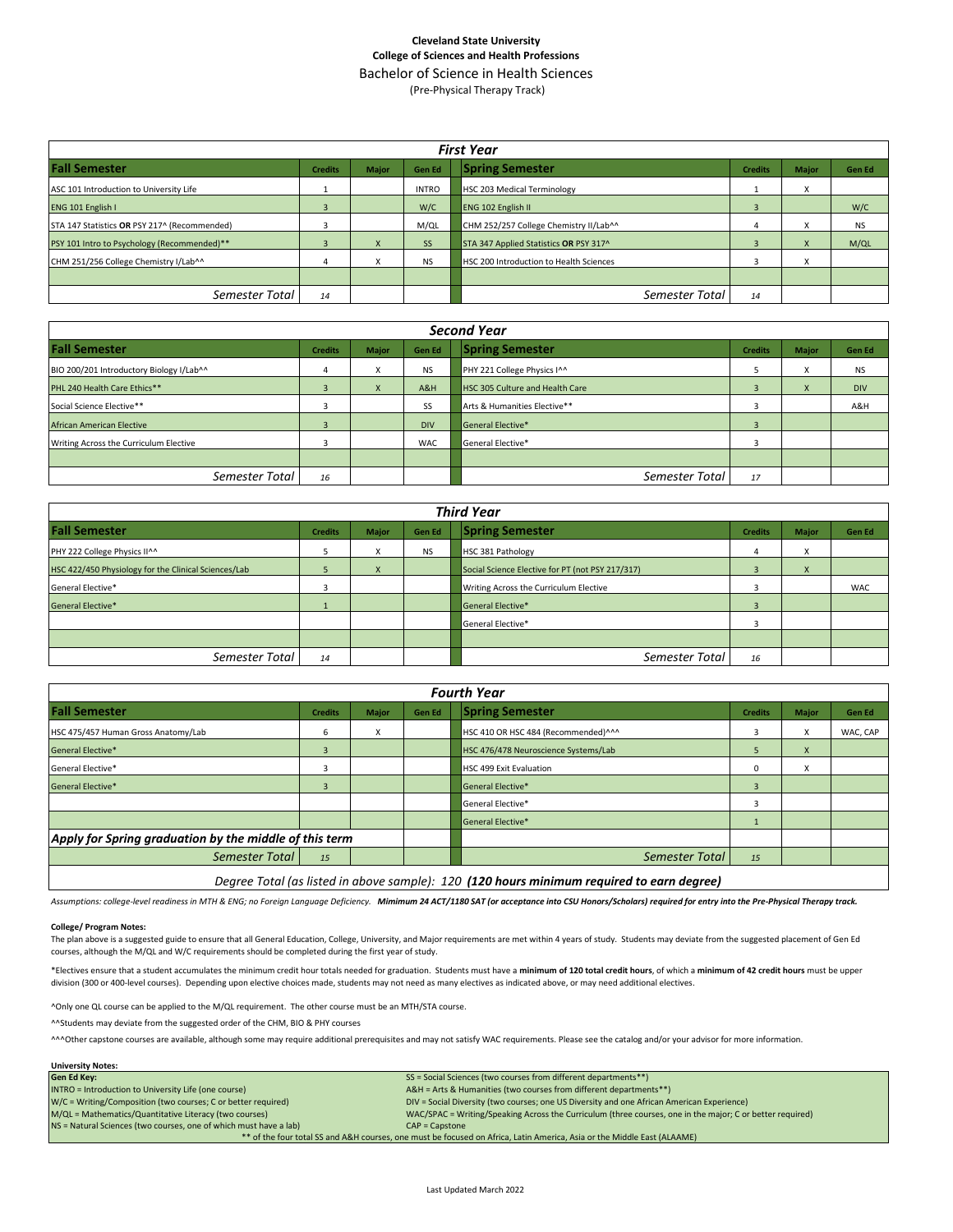## **Cleveland State University College of Sciences and Health Professions** Bachelor of Science in Health Sciences (Pre-Physical Therapy Track)

This information is provided solely for the convenience of the reader, and the University expressly disclaims any liability which may otherwise be incurred. This publication is neither a contract nor an offer to make a contract. While every effort has been made to ensure the accuracy of the information, the University reserves the right to make changes at any time with respect to course offerings, degree requirements, services provided, or any other subject addressed herein.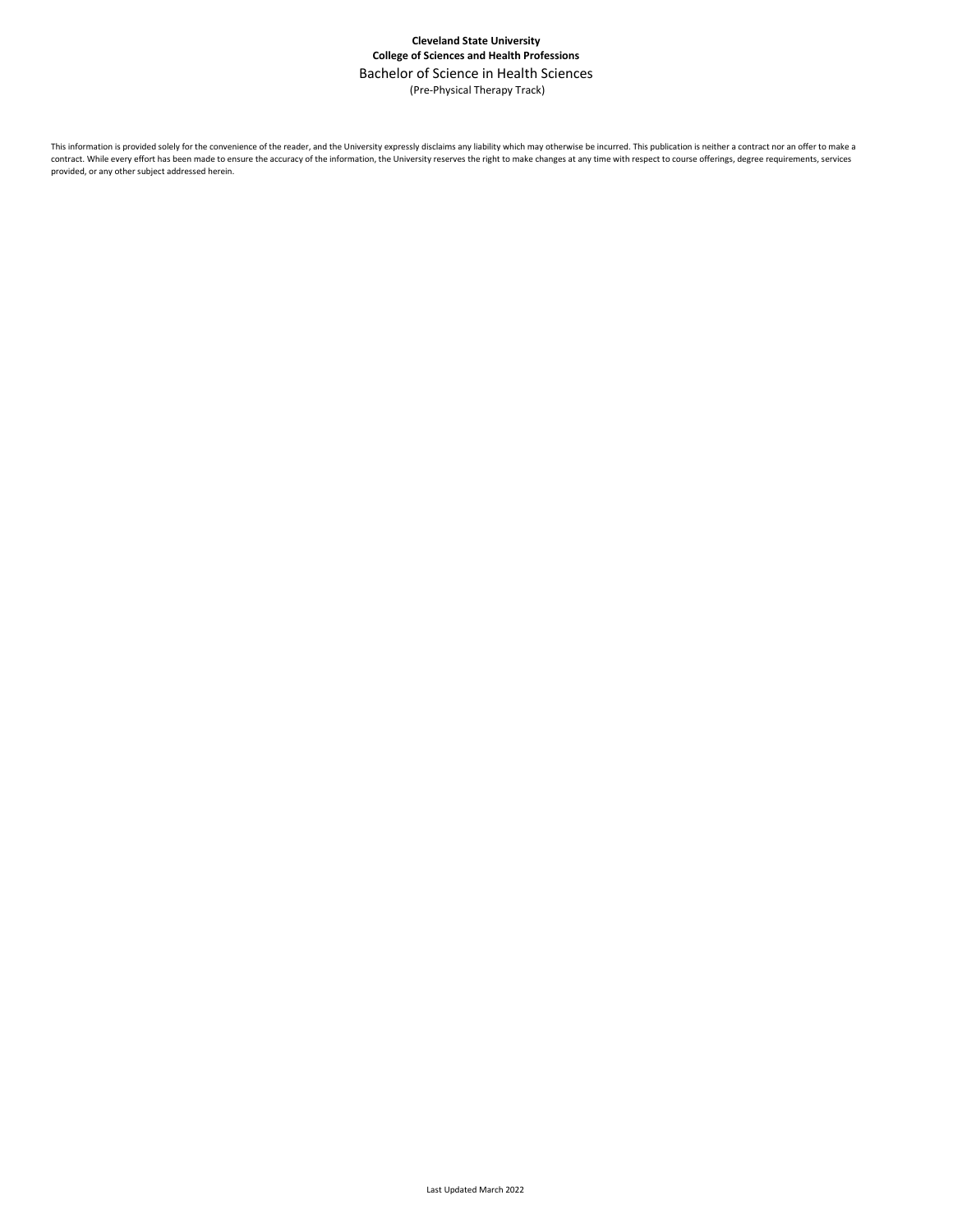## **Cleveland State University College of Sciences and Health Professions**

Bachelor of Science in Health Sciences (Pre-Physician Assistant Track)

| <b>First Year</b>                                      |                |                                   |               |                                         |                |                                      |           |  |
|--------------------------------------------------------|----------------|-----------------------------------|---------------|-----------------------------------------|----------------|--------------------------------------|-----------|--|
| <b>Fall Semester</b>                                   | <b>Credits</b> | Major                             | <b>Gen Ed</b> | <b>Spring Semester</b>                  | <b>Credits</b> | <b>Major</b>                         | Gen Ed    |  |
| PSY 101 Intro to Psychology**                          | 3              |                                   | SS            | <b>ENG 102 English II</b>               |                |                                      | W/C       |  |
| ASC 101 Introduction to University Life                |                |                                   | <b>INTRO</b>  | Arts & Humanities Elective**            |                |                                      | A&H       |  |
| ENG 101 English I                                      |                |                                   | W/C           | STA 347 Applied Statistics OR PSY 317^  |                |                                      | M/QL      |  |
| STA 147 Statistics OR PSY 217^ (also a major elective) |                |                                   | M/QL          | BIO 202/203 Introductory Biology II/Lab |                |                                      | <b>NS</b> |  |
| BIO 200/201 Introductory Biology I/Lab                 | 4              | $\ddot{\phantom{0}}$<br>$\lambda$ | <b>NS</b>     | HSC 200 Introduction to Health Sciences |                | $\overline{\mathbf{v}}$<br>$\lambda$ |           |  |
| <b>HSC 203 Medical Terminology</b>                     |                | $\mathbf{A}$                      |               |                                         |                |                                      |           |  |
| Semester Total                                         | 15             |                                   |               | Semester Total                          | 16             |                                      |           |  |

| <b>Second Year</b>                  |                |                              |               |                                        |                |              |            |  |
|-------------------------------------|----------------|------------------------------|---------------|----------------------------------------|----------------|--------------|------------|--|
| <b>Fall Semester</b>                | <b>Credits</b> | <b>Major</b>                 | <b>Gen Ed</b> | <b>Spring Semester</b>                 | <b>Credits</b> | <b>Major</b> | Gen Ed     |  |
| HSC 305 Culture and Health Care     | 3              |                              | <b>DIV</b>    | CHM 262/267 General Chemistry II/Lab   |                | A            | NS         |  |
| BIO 264/265 Microbiology/Lab        | $\overline{a}$ | $\overline{\mathbf{v}}$<br>X |               | African American Elective              |                |              | <b>DIV</b> |  |
| CHM 261/266 General Chemistry I/Lab | 4              | ж                            | <b>NS</b>     | Writing Across the Curriculum Elective |                |              | <b>WAC</b> |  |
| Social Science Elective**           |                |                              | SS            | PHL 240 Health Care Ethics**           |                |              | A&H        |  |
| General Elective*                   |                |                              |               | General Elective*                      |                |              |            |  |
|                                     |                |                              |               |                                        |                |              |            |  |
| Semester Total                      | 15             |                              |               | Semester Total                         | 14             |              |            |  |

| <b>Third Year</b>                      |                |                                      |           |                                         |                |              |               |
|----------------------------------------|----------------|--------------------------------------|-----------|-----------------------------------------|----------------|--------------|---------------|
| <b>Fall Semester</b>                   | <b>Credits</b> | <b>Major</b>                         | Gen Ed    | <b>Spring Semester</b>                  | <b>Credits</b> | <b>Major</b> | <b>Gen Ed</b> |
| BIO 266/267 Anatomy & Physiology I/Lab | 4              | $\mathbf{x}$                         | <b>NS</b> | BIO 268/269 Anatomy & Physiology II/Lab |                | x            | NS            |
| CHM 331/336 Organic Chemistry I/Lab    | $\overline{4}$ | $\overline{\mathbf{v}}$<br>$\lambda$ |           | Pre-PA Area of Emphasis Elective        |                | X            |               |
| Pre-PA Area of Emphasis Elective       | 3              |                                      |           | Pre-PA Area of Emphasis Elective        |                |              |               |
| <b>General Elective*</b>               | $\overline{a}$ |                                      |           | Writing Across the Curriculum Elective  |                |              | <b>WAC</b>    |
|                                        |                |                                      |           | General Elective*                       |                |              |               |
|                                        |                |                                      |           |                                         |                |              |               |
| Semester Total                         | 14             |                                      |           | Semester Total                          | 16             |              |               |

| <b>Fourth Year</b>                                     |                                                                                           |              |          |                                 |                         |              |        |
|--------------------------------------------------------|-------------------------------------------------------------------------------------------|--------------|----------|---------------------------------|-------------------------|--------------|--------|
| <b>Fall Semester</b>                                   | <b>Credits</b>                                                                            | <b>Major</b> | Gen Ed   | <b>Spring Semester</b>          | <b>Credits</b>          | <b>Major</b> | Gen Ed |
| HSC 410 OR HSC 484 (Recommended)^                      | 3                                                                                         | X            | WAC, CAP | <b>HSC 499 Exit Evaluation</b>  | $\Omega$                | X            |        |
| Pre-PA Area of Emphasis Elective                       | 3                                                                                         | X            |          | Upper Division Elective*        |                         |              |        |
| General Elective*                                      | 3                                                                                         |              |          | Upper Division Elective*        |                         |              |        |
| <b>General Elective*</b>                               | 3                                                                                         |              |          | <b>Upper Division Elective*</b> | $\overline{\mathbf{z}}$ |              |        |
| General Elective*                                      |                                                                                           |              |          | Upper Division Elective*        |                         |              |        |
|                                                        |                                                                                           |              |          | Upper Division Elective*        |                         |              |        |
| Apply for Spring graduation by the middle of this term |                                                                                           |              |          |                                 |                         |              |        |
| Semester Total                                         | 15                                                                                        |              |          | Semester Total                  | 15                      |              |        |
|                                                        | Degree Total (as listed in above sample): 120 (120 hours minimum required to earn degree) |              |          |                                 |                         |              |        |

*Assumptions: college-level readiness in MTH & ENG; no Foreign Language Deficiency*

#### **College/ Program Notes:**

The plan above is a suggested guide to ensure that all General Education, College, University, and Major requirements are met within 4 years of study. Students may deviate from the suggested placement of Gen Ed courses, although the M/QL and W/C requirements should be completed during the first year of study.

\*Electives ensure that a student accumulates the minimum credit hour totals needed for graduation. Students must have a minimum of 120 total credit hours, of which a minimum of 42 credit hours must be upper division (300 or 400-level courses). Depending upon elective choices made, students may not need as many electives as indicated above, or may need additional electives.

^Only one QL course can be applied to the M/QL requirement. The other course must be an MTH/STA course.

^^Other capstone courses are available, although some may require additional prerequisites and may not satisfy WAC requirements. Please see the catalog and/or your advisor for more information.

| <b>University Notes:</b>                                                                                                |                                                                                                           |  |  |  |
|-------------------------------------------------------------------------------------------------------------------------|-----------------------------------------------------------------------------------------------------------|--|--|--|
| <b>Gen Ed Key:</b>                                                                                                      | SS = Social Sciences (two courses from different departments**)                                           |  |  |  |
| INTRO = Introduction to University Life (one course)                                                                    | A&H = Arts & Humanities (two courses from different departments**)                                        |  |  |  |
| W/C = Writing/Composition (two courses; C or better required)                                                           | DIV = Social Diversity (two courses; one US Diversity and one African American Experience)                |  |  |  |
| M/QL = Mathematics/Quantitative Literacy (two courses)                                                                  | WAC/SPAC = Writing/Speaking Across the Curriculum (three courses, one in the major; C or better required) |  |  |  |
| NS = Natural Sciences (two courses, one of which must have a lab)                                                       | $CAP = \text{C}$                                                                                          |  |  |  |
| ** of the four total SS and A&H courses, one must be focused on Africa, Latin America, Asia or the Middle East (ALAAME) |                                                                                                           |  |  |  |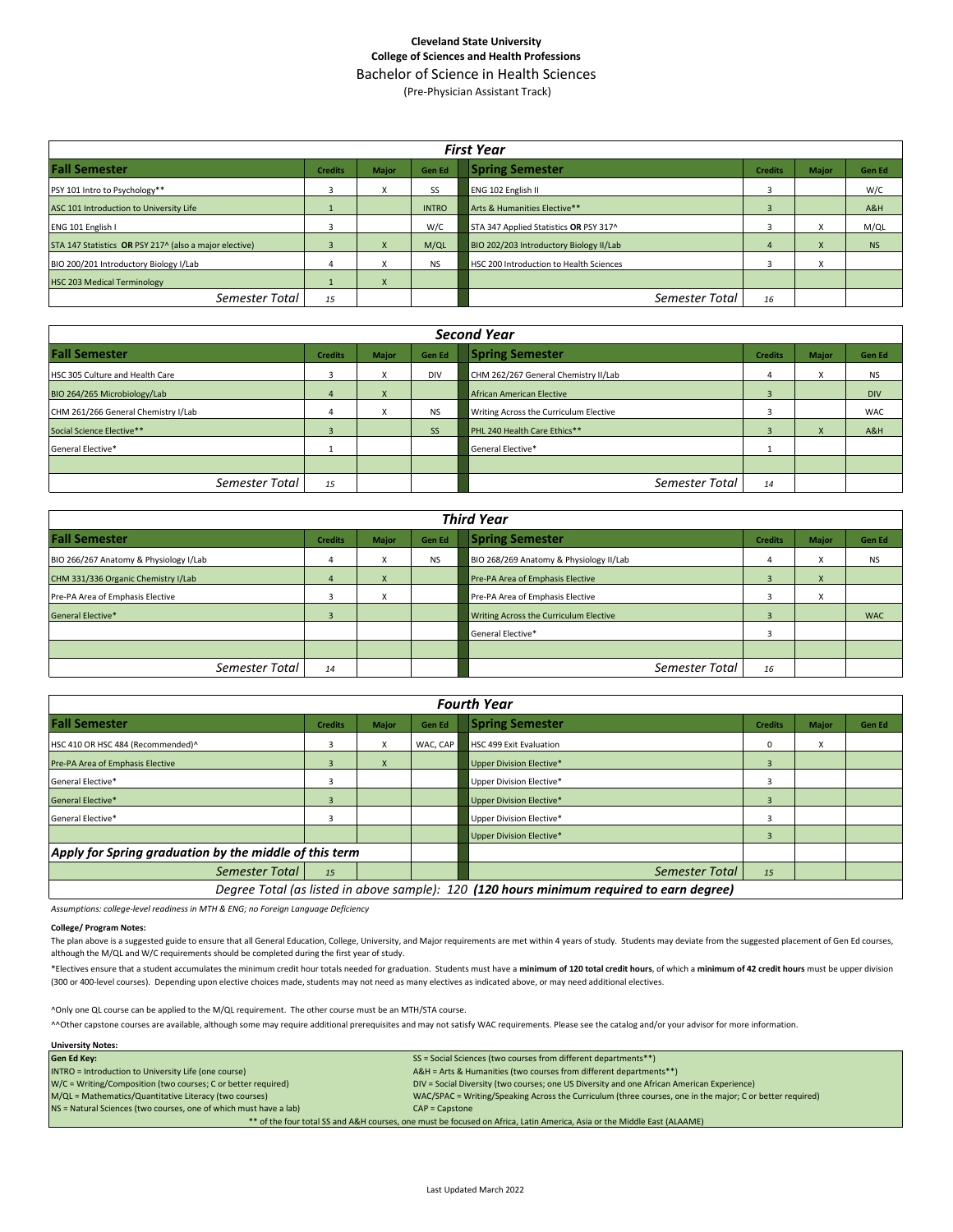## **Cleveland State University College of Sciences and Health Professions** Bachelor of Science in Health Sciences (Pre-Physician Assistant Track)

This information is provided solely for the convenience of the reader, and the University expressly disclaims any liability which may otherwise be incurred. This publication is neither a contract nor an offer to make a con While every effort has been made to ensure the accuracy of the information, the University reserves the right to make changes at any time with respect to course offerings, degree requirements, services provided, or any other subject addressed herein.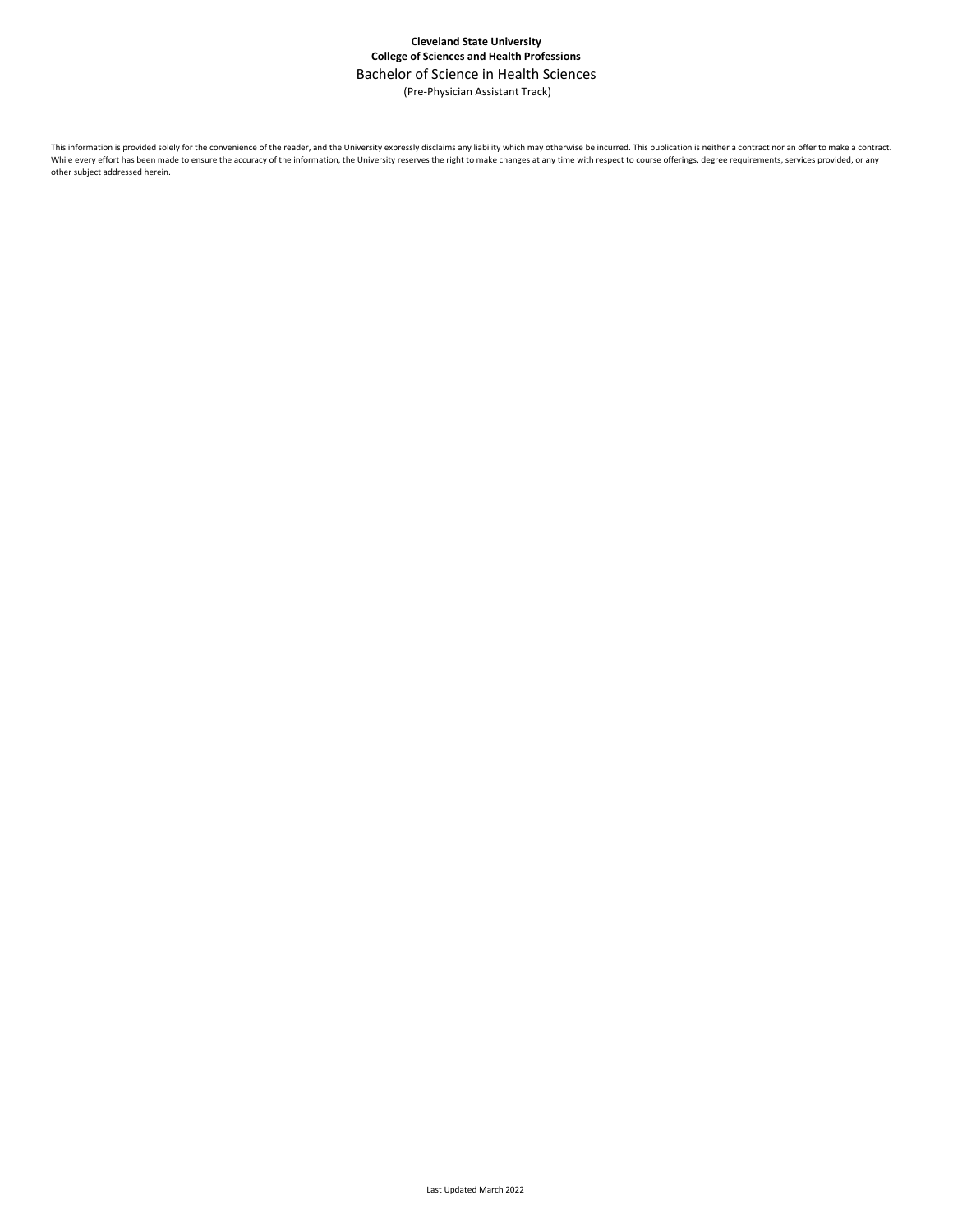#### **Cleveland State University College of Sciences and Health Professions** Health Science - Accelerated 4+1 BSHS/MSHS

| <b>First Year</b>                              |                |              |              |  |                                                      |                |              |            |  |
|------------------------------------------------|----------------|--------------|--------------|--|------------------------------------------------------|----------------|--------------|------------|--|
| <b>Fall Semester</b>                           | <b>Credits</b> | <b>Major</b> | Gen Ed       |  | <b>Spring Semester</b>                               | <b>Credits</b> | <b>Major</b> | Gen Ed     |  |
| HSC 200 Introduction to Health Sciences        |                | $\lambda$    |              |  | African American Elective                            |                |              | <b>DIV</b> |  |
| ASC 101 Introduction to University Life        |                |              | <b>INTRO</b> |  | ENG 102 English II                                   |                |              | W/C        |  |
| ENG 101 English I                              |                |              | W/C          |  | STA 347 Applied Statistics (Recommended) OR PSY 317^ |                |              | M/QL       |  |
| STA 147 Statistical Concepts OR PSY 217^       |                |              | M/QL         |  | PHL 240 Health Care Ethics**                         |                |              | A&H        |  |
| General Interest Science Elective <sup>+</sup> |                | $\checkmark$ | <b>NS</b>    |  | General Interest Science Elective <sup>+</sup>       |                |              | <b>NS</b>  |  |
|                                                |                |              |              |  |                                                      |                |              |            |  |
| Semester Total                                 | 14             |              |              |  | Semester Total                                       | 16             |              |            |  |

| Second Year                                 |                |              |            |  |                                             |                |       |        |  |
|---------------------------------------------|----------------|--------------|------------|--|---------------------------------------------|----------------|-------|--------|--|
| <b>Fall Semester</b>                        | <b>Credits</b> | <b>Major</b> | Gen Ed     |  | <b>Spring Semester</b>                      | <b>Credits</b> | Major | Gen Ed |  |
| General Interest Social Science Electivel** |                |              | SS         |  | General Interest Social Science Electivel** |                |       | SS     |  |
| <b>General Interest Science Electivel</b>   |                |              |            |  | <b>General Interest Science Electivel</b>   |                |       |        |  |
| <b>US Diversity</b>                         |                |              | <b>DIV</b> |  | General Elective*                           |                |       |        |  |
| Arts & Humanities Elective**                |                |              | A&H        |  | <b>General Elective*</b>                    |                |       |        |  |
| HSC 203 Medical Terminology                 |                |              |            |  | General Elective*                           |                |       |        |  |
|                                             |                |              |            |  |                                             |                |       |        |  |
| Semester Total                              | 14             |              |            |  | Semester Total                              | 16             |       |        |  |

### **Apply to the BSHS/MSHS program during third year**

| <b>General Interest Science Electivel</b>        | $\overline{a}$ | $\mathsf{x}$ |            |                | <b>General Interest Science Electivel</b> | $\Delta$                | $\overline{\mathsf{x}}$ |        |                |
|--------------------------------------------------|----------------|--------------|------------|----------------|-------------------------------------------|-------------------------|-------------------------|--------|----------------|
| <b>US Diversity</b>                              | 3              |              | DIV        |                | General Elective*                         | 3                       |                         |        |                |
| Arts & Humanities Elective**                     | $\overline{3}$ |              | A&H        |                | General Elective*                         | $\overline{\mathbf{z}}$ |                         |        |                |
| <b>HSC 203 Medical Terminology</b>               |                | X            |            |                | General Elective*                         | 3                       |                         |        |                |
|                                                  |                |              |            |                |                                           |                         |                         |        |                |
| Semester Total                                   | 14             |              |            |                | Semester Total                            | 16                      |                         |        | ш              |
| Apply to the BSHS/MSHS program during third year |                |              |            |                |                                           |                         |                         |        |                |
| <b>Third Year</b>                                |                |              |            |                |                                           |                         |                         |        |                |
| <b>Fall Semester</b>                             | <b>Credits</b> | <b>Major</b> | Gen Ed     | <b>Masters</b> | <b>Spring Semester</b>                    | <b>Credits</b>          | <b>Major</b>            | Gen Ed | <b>Masters</b> |
| COM 362 Health Communication                     | 3              | X            |            | X              | General Interest Social Science Electivel | 3                       | X                       |        |                |
| Area of Emphasis Electivel                       | $\overline{3}$ | $\mathsf{x}$ |            |                | Area of Emphasis Electivel                | $\overline{3}$          | X                       |        |                |
| Writing Across the Curriculum Elective           | 3              |              | <b>WAC</b> |                | Writing Across the Curriculum Elective    | 3                       |                         | WAC    |                |
| <b>General Elective*</b>                         | $\overline{3}$ |              |            |                | General Elective*                         | $\overline{3}$          |                         |        |                |
| General Elective*                                | 3              |              |            |                | General Elective*                         | 3                       |                         |        |                |
|                                                  |                |              |            |                |                                           |                         |                         |        |                |
| Semester Total                                   | 15             |              |            |                | Semester Total                            | 15                      |                         |        |                |

| <b>Fourth Year</b>                                     |                |              |        |                |                                                  |                |              |          |                  |
|--------------------------------------------------------|----------------|--------------|--------|----------------|--------------------------------------------------|----------------|--------------|----------|------------------|
| <b>Fall Semester</b>                                   | <b>Credits</b> | <b>Major</b> | Gen Ed | <b>Masters</b> | <b>Spring Semester</b>                           | <b>Credits</b> | <b>Major</b> |          | Gen Ed   Masters |
| HSC 501 Issues in Health Science                       |                |              |        |                | HSC 484 Adv Research and Writing (Recommended)^^ |                |              | WAC, CAP |                  |
| HSC 505 Culture & Health Care                          | в              |              |        |                | HSC 502 Leadership Roles in Health Sciences      |                |              |          |                  |
| General Elective*                                      |                |              |        |                | <b>HSC 500 Level Elective</b>                    |                |              |          |                  |
| <b>General Elective*</b>                               | -              |              |        |                | General Elective*                                |                |              |          |                  |
| General Elective*                                      |                |              |        |                | General Elective*                                |                |              |          |                  |
|                                                        |                |              |        |                | <b>HSC 499 Exit Evaluation</b>                   | $\Omega$       |              |          |                  |
| Apply for Spring graduation by the middle of this term |                |              |        |                |                                                  |                |              |          |                  |
| Semester Total                                         | 15             |              |        |                | Semester Total                                   | 15             |              |          |                  |
| _<br>$-0.000$                                          |                |              |        |                | .<br>.                                           |                |              |          |                  |

*BSHS Degree Total (as listed in above sample): 120 (120 credit hours minimum required to earn degree)*

| Fifth Year (+1 Year)                           |                |                                                                                                                                |                |  |  |  |
|------------------------------------------------|----------------|--------------------------------------------------------------------------------------------------------------------------------|----------------|--|--|--|
| <b>Fall Semester</b>                           | <b>Credits</b> | <b>Spring Semester</b>                                                                                                         | <b>Credits</b> |  |  |  |
| HSC 504 Seminar in Health Sciences Professions |                | <b>HSC 692 Masters Project</b>                                                                                                 |                |  |  |  |
| Area of Emphasis Elective^^^                   |                | <b>HSC 500 Level Elective</b>                                                                                                  |                |  |  |  |
| Approved Elective^^^^                          |                | Approved Elective^^^^                                                                                                          |                |  |  |  |
| Approved Elective^^^^                          |                | Approved Elective <sup>^^^^</sup>                                                                                              |                |  |  |  |
|                                                |                |                                                                                                                                |                |  |  |  |
| Semester Total                                 |                | Semester Total                                                                                                                 |                |  |  |  |
|                                                |                | MSHS Degree Total (as listed in above sample): 12 from BSHS + 12 in 5th Year = 12 credit hours minimum required to earn degree |                |  |  |  |

The plan above is a suggested guide to ensure that all General Education, College, University, and Major requirements are met within 4 years of study. Students may deviate from the suggested placement of Gen Ed courses, al and W/C requirements should be completed during the first year of study.

\*Electives ensure that a student accumulates the minimum credit hour totals needed for graduation with an undergradute degree. Students must have a minimum of 120 total credit hours, of which a minimum of 42 credit hours m upper division (300, 400, and 500-level courses if in the 4+1 program) to earn a Bachelor of Science. Depending upon other elective choices made, students may not need as many electives as indicated above, or may need addi

^Only one QL course can be applied to the M/QL requirement. The other course must be an MTH/STA course. NOTE: MS requires at least one course in College Statistics

AOther capstone courses are available, although some may require additional prerequisites and may not satisfy WAC requirements. Please see the catalog and/or your advisor for more information.

^^^Area of Emphasis Elective at the graduate level must be chose from the following: HSC 510, 513, 523, 533

^^^^4+1 Students must consult with program faculty for a list of approved electives

**University Notes:**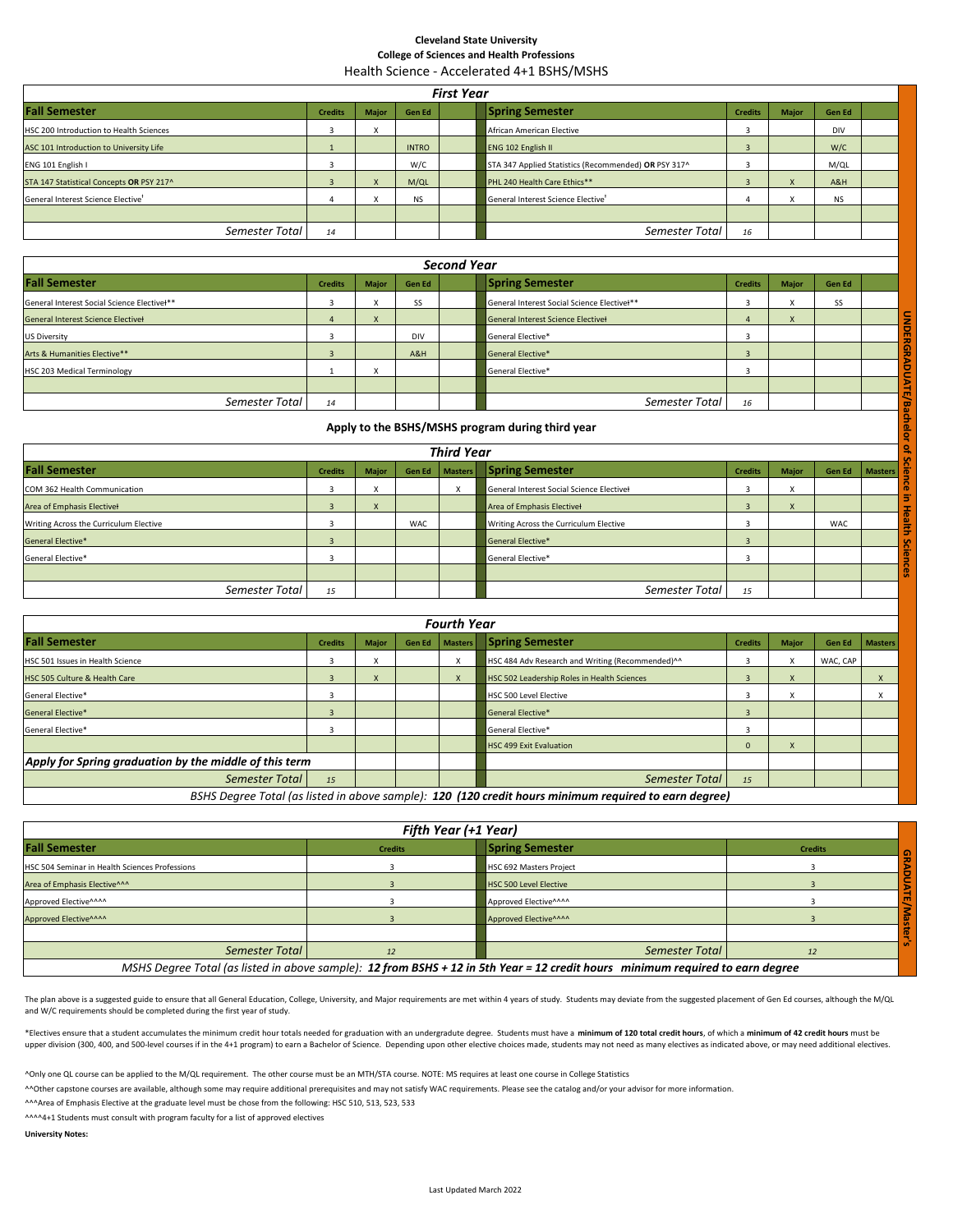#### **Cleveland State University College of Sciences and Health Professions** Health Science - Accelerated 4+1 BSHS/MSHS

**Gen Ed Key:** SS = Social Sciences (two courses from different departments\*\*) INTRO = Introduction to University Life (one course) A&H = Arts & Humanities (two courses from different departments\*\*) DIV = Social Diversity (two courses; one US Diversity and one African American Experience)  $WAC/SPAC = Writing/Speaking Across the Cur)um (three courses, one in the major; C or better required)  
 $CAP =$  Capstone$ W/C = Writing/Composition (two courses; C or better required)<br>M/QL = Mathematics/Quantitative Literacy (two courses)<br>NS = Natural Sciences (two courses, one of which must have a lab) \*\* of the four total SS and A&H courses, one must be focused on Africa, Latin America, Asia or the Middle East (ALAAME)

This information is provided solely for the convenience of the reader, and the University expressly disclaims any liability which may otherwise be incurred. This publication is neither a contract nor an offer to make a con has been made to ensure the accuracy of the information, the University reserves the right to make changes at any time with respect to course offerings, degree requirements, services provided, or any other subject addresse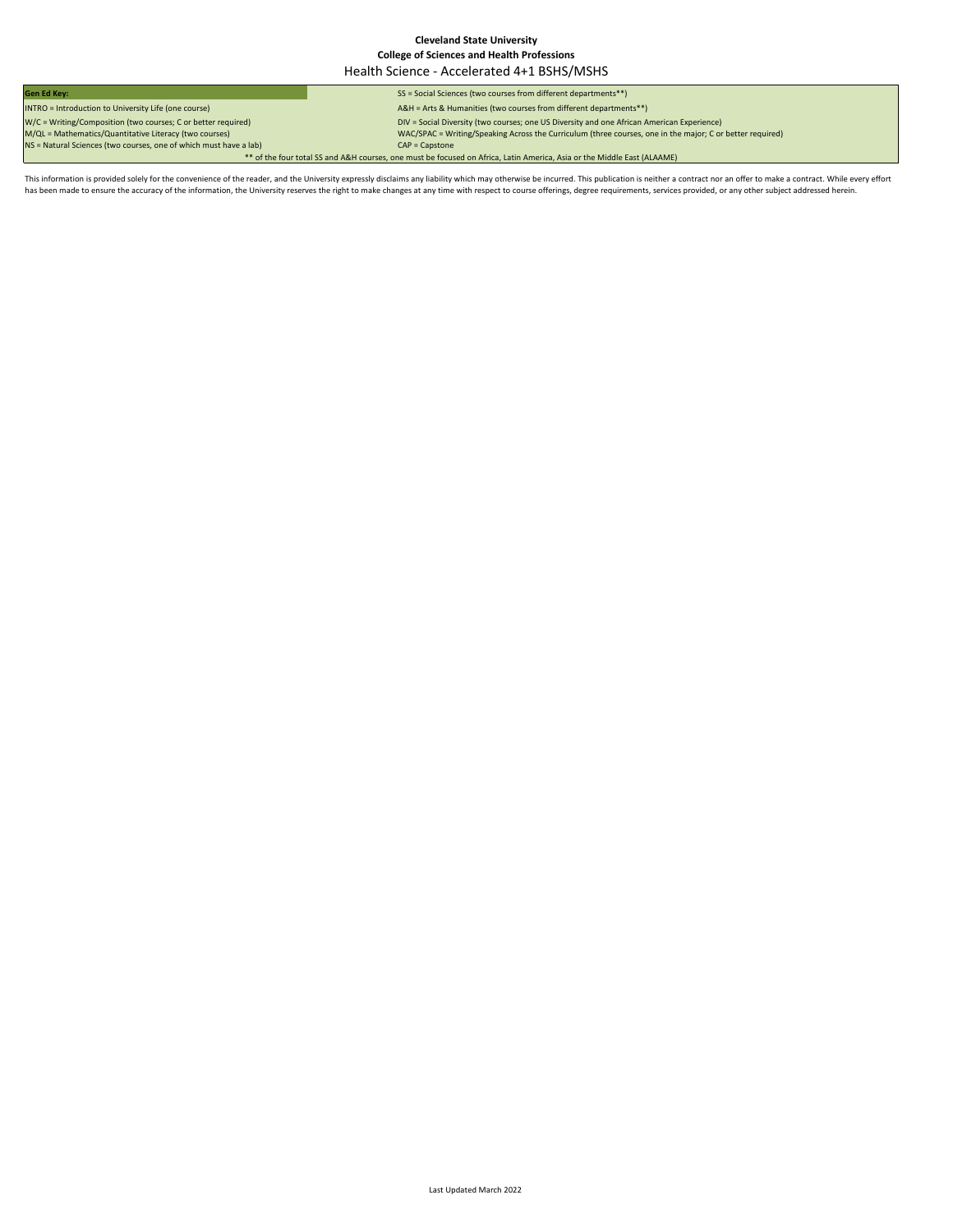# **Cleveland State University College of Sciences and Health Professions**

| Public Health - Accelerated 4+1 BSHS/MPH |  |
|------------------------------------------|--|
|------------------------------------------|--|

| <b>First Year</b>                              |                |              |               |                    |                                                      |                |              |            |  |
|------------------------------------------------|----------------|--------------|---------------|--------------------|------------------------------------------------------|----------------|--------------|------------|--|
| <b>Fall Semester</b>                           | <b>Credits</b> | <b>Major</b> | <b>Gen Ed</b> |                    | <b>Spring Semester</b>                               | <b>Credits</b> | <b>Major</b> | Gen Ed     |  |
| HSC 200 Introduction to Health Sciences        |                | л            |               |                    | African American Elective                            |                |              | <b>DIV</b> |  |
| ASC 101 Introduction to University Life        |                |              | <b>INTRO</b>  |                    | <b>ENG 102 English II</b>                            |                |              | W/C        |  |
| ENG 101 English I                              |                |              | W/C           |                    | STA 347 Applied Statistics (Recommended) OR PSY 317^ |                |              | M/QL       |  |
| STA 147 Statistical Concepts OR PSY 217^       |                |              | M/QL          |                    | PHL 240 Health Care Ethics**                         |                |              | A&H        |  |
| General Interest Science Elective <sup>†</sup> |                |              | <b>NS</b>     |                    | General Interest Science Elective <sup>+</sup>       |                |              | <b>NS</b>  |  |
|                                                |                |              |               |                    |                                                      |                |              |            |  |
| Semester Total                                 | 14             |              |               |                    | Semester Total                                       | 16             |              |            |  |
|                                                |                |              |               |                    |                                                      |                |              |            |  |
|                                                |                |              |               | <b>Second Year</b> |                                                      |                |              |            |  |

| <b>Fall Semester</b>                        | <b>Credits</b> | <b>Major</b> | Gen Ed     | <b>Spring Semester</b>                      | <b>Credits</b> | <b>Maior</b> | Gen Ed |  |
|---------------------------------------------|----------------|--------------|------------|---------------------------------------------|----------------|--------------|--------|--|
| General Interest Science Electivel          | 4              |              |            | General Interest Science Electivel          |                |              |        |  |
| HSC 305 Culture and Health Care             |                |              | <b>DIV</b> | General Interest Social Science Electivel** |                |              | SS     |  |
| General Interest Social Science Electivel** |                |              | SS         | General Elective*                           |                |              |        |  |
| Arts & Humanities Elective**                |                |              | A&H        | General Elective*                           |                |              |        |  |
| HSC 203 Medical Terminology                 |                |              |            | General Elective*                           |                |              |        |  |
|                                             |                |              |            |                                             |                |              |        |  |
| Semester Total                              | 15             |              |            | Semester Total                              | 16             |              |        |  |
|                                             |                |              |            |                                             |                |              |        |  |

| 4              | $\lambda$                 |            |                | General interest Science Electiver          | 4              | $\lambda$    |           |                |
|----------------|---------------------------|------------|----------------|---------------------------------------------|----------------|--------------|-----------|----------------|
| $\overline{3}$ |                           | <b>DIV</b> |                | General Interest Social Science Electivel** | $\overline{3}$ | X            | <b>SS</b> |                |
| 3              |                           | SS         |                | General Elective*                           | 3              |              |           |                |
| $\overline{3}$ |                           | A&H        |                | General Elective*                           | $\overline{3}$ |              |           |                |
|                | $\times$                  |            |                | General Elective*                           | 3              |              |           |                |
|                |                           |            |                |                                             |                |              |           |                |
| 15             |                           |            |                | Semester Total                              | 16             |              |           |                |
|                |                           |            |                |                                             |                |              |           |                |
|                |                           |            |                |                                             |                |              |           |                |
|                |                           |            |                |                                             |                |              |           |                |
| <b>Credits</b> | <b>Major</b>              | Gen Ed     | <b>Masters</b> | <b>Spring Semester</b>                      | <b>Credits</b> | <b>Major</b> | Gen Ed    | <b>Masters</b> |
| 3              | X                         |            | X              | COM 341 Group Process and Decision Making   | 3              | X            |           | X              |
| $\overline{3}$ | $\boldsymbol{\mathsf{x}}$ |            | $\mathsf{x}$   | <b>HSC 442 Health Disparities</b>           | $\overline{3}$ | $\mathsf{x}$ |           | $\mathsf{x}$   |
| 3              |                           | <b>WAC</b> |                | Writing Across the Curriculum Elective      | 3              |              | WAC       |                |
| $\overline{3}$ |                           |            |                | General Elective*                           | $\overline{3}$ |              |           |                |
| 3              |                           |            |                | General Elective*                           | 3              |              |           |                |
|                |                           |            |                |                                             |                |              |           |                |
|                | Semester Total            |            |                |                                             |                |              |           |                |

*Apply to the BSHS/MPH program by the end of the third year*

| <b>Fourth Year</b>                                     |                |              |               |                |                                                                                                |                |              |               |                |
|--------------------------------------------------------|----------------|--------------|---------------|----------------|------------------------------------------------------------------------------------------------|----------------|--------------|---------------|----------------|
| <b>Fall Semester</b>                                   | <b>Credits</b> | <b>Major</b> | <b>Gen Ed</b> | <b>Masters</b> | <b>Spring Semester</b>                                                                         | <b>Credits</b> | <b>Major</b> | <b>Gen Ed</b> | <b>Masters</b> |
| MPH 501 Public Health Concepts                         |                |              |               | X              | HSC 484 Adv Research and Writing (Recommended)^^                                               |                |              | WAC, CAP      |                |
| MPH 504 Biostatistics & Public Health                  |                |              |               |                | MPH 502 Social and Behavioral Sciences in Public Health                                        |                |              |               |                |
| General Elective*                                      |                |              |               |                | MPH 503 Epidemiology & Public Health                                                           |                |              |               |                |
| <b>General Elective*</b>                               |                |              |               |                | General Elective*                                                                              |                |              |               |                |
| General Elective*                                      |                |              |               |                | General Elective*                                                                              |                |              |               |                |
|                                                        |                |              |               |                | <b>HSC 499 Exit Evaluation</b>                                                                 |                | $\mathbf{A}$ |               |                |
| Apply for Spring graduation by the middle of this term |                |              |               |                |                                                                                                |                |              |               |                |
| Semester Total                                         | 15             |              |               |                | Semester Total                                                                                 | 15             |              |               |                |
|                                                        |                |              |               |                | BC Desues Tetal (as listed in share campela), 430 (430 hours minimum pencinaal to camp deputed |                |              |               |                |

*BS Degree Total (as listed in above sample): 120 (120 hours minimum required to earn degree)*

| Fifth Year (+1 Year)                                       |                |                                                                                                                        |                |  |  |  |  |
|------------------------------------------------------------|----------------|------------------------------------------------------------------------------------------------------------------------|----------------|--|--|--|--|
| <b>Fall Semester</b>                                       | <b>Credits</b> | <b>Spring Semester</b>                                                                                                 | <b>Credits</b> |  |  |  |  |
| MPH 605 Health Sciences Administration in Public Health    |                | MPH 691 Grant Writing in Public Health Practice                                                                        |                |  |  |  |  |
| MPH 606 Policy and Environmental Sciences in Public Health |                | MPH 608 Public Health Practice and Issues                                                                              |                |  |  |  |  |
| MPH 609 Public Health Research and Evaluation              |                | MPH 686 Capstone Project II                                                                                            |                |  |  |  |  |
| MPH 685 Capstone Project I                                 |                | <b>MPH Elective</b>                                                                                                    |                |  |  |  |  |
| <b>MPH Elective</b>                                        |                | <b>MPH Elective</b>                                                                                                    |                |  |  |  |  |
|                                                            |                |                                                                                                                        |                |  |  |  |  |
| Semester Total                                             | 75             | Semester Total                                                                                                         |                |  |  |  |  |
|                                                            |                | MPH Degree Total (as listed in above sample): 12 from BSHS + 30 in 5th Year = 42 hours minimum required to earn degree |                |  |  |  |  |

The plan above is a suggested guide to ensure that all General Education, College, University, and Major requirements are met within 4 years of study. Students may deviate from the suggested placement of Gen Ed courses, al and W/C requirements should be completed during the first year of study.

\*Electives ensure that a student accumulates the minimum credit hour totals needed for graduation with an undergradute degree. Students must have a minimum of 120 total credit hours, of which a minimum of 42 credit hours m upper division (300, 400, and 500-level courses if in the 4+1 program) to earn a Bachelor of Science. Depending upon other elective choices made, students may not need as many electives as indicated above, or may need addi

^Only one QL course can be applied to the M/QL requirement. The other course must be an MTH/STA course. NOTE: MS requires at least one course in College Statistics

AOther capstone courses are available, although some may require additional prerequisites and may not satisfy WAC requirements. Please see the catalog and/or your advisor for more information.

^^^4+1 Students must consult with program faculty to discuss approved MPH Electives

**University Notes: Gen Ed Key:**

SS = Social Sciences (two courses from different departments\*\*)